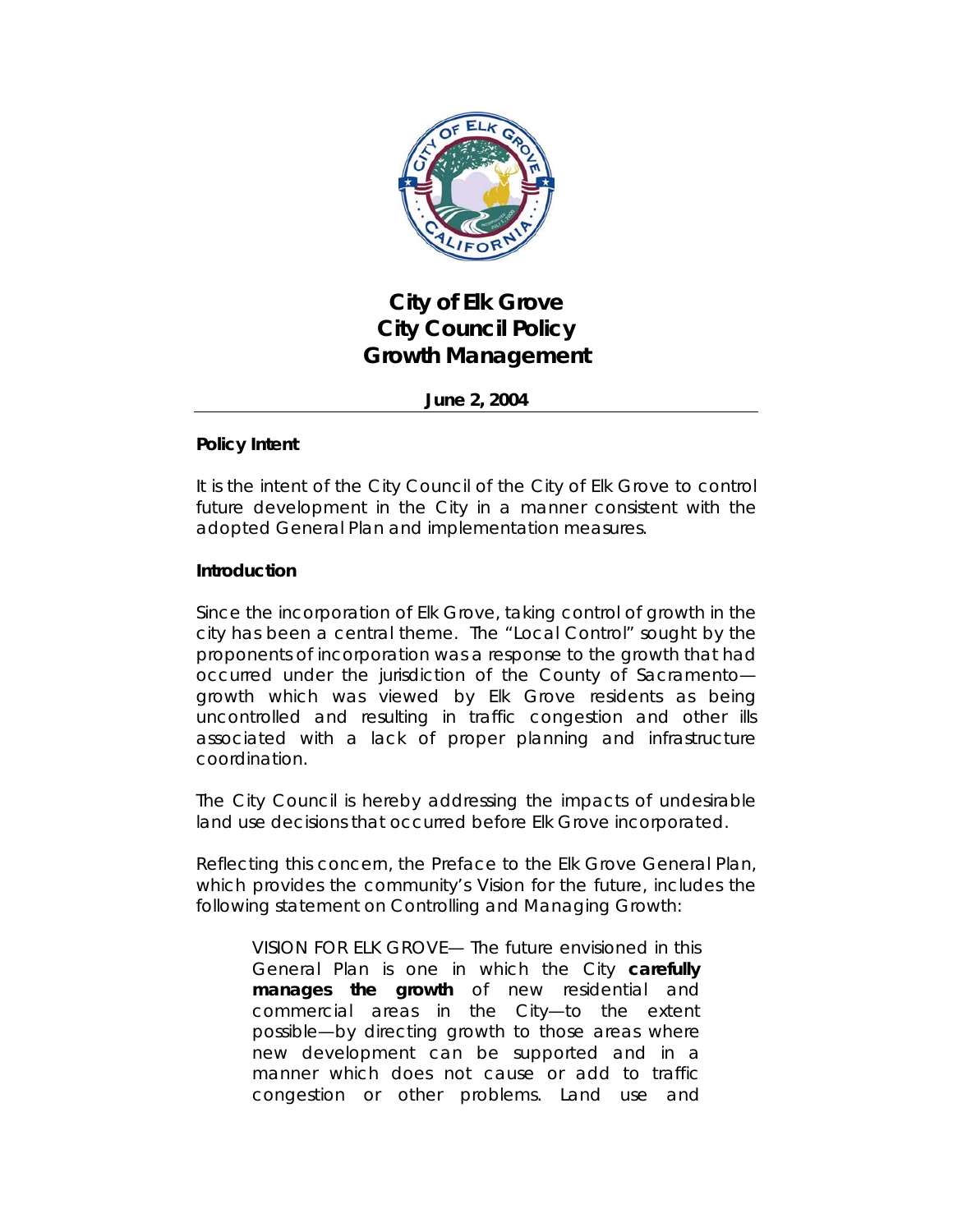*economic development policies will play a key role in achieving this vision, by directing growth to appropriate areas and by directing economic development efforts. This vision also includes a future in which the planning and financing of public infrastructure is accomplished in a manner that supports the "up front" development of major infrastructure facilities, such as roadways, ahead of need.* 

This **Growth Management Policy** provides and overview of the General Plan policies which implement this Vision for the future, and how these policies will be implemented.

#### **Growth Control in the Elk Grove General Plan**

The Elk Grove General Plan contains a number of key policies which together form a comprehensive strategy to control future growth. The General Plan:

- Seeks to balance land uses, providing both new housing *and* new employment opportunities to serve Elk Grove residents.
- Limits residential growth in the city's rural Sheldon area.
- Requires that new infrastructure (roads, water and sewer lines, etc.) be built "up front" so that problems related to inadequate roadways and other facilities can be avoided.
- Provides for the planning and financing of infrastructure in a logical manner which avoids "leapfrog" development and allows growth to remain within the capacity of the systems that serve it.
- Coordinates the provision of infrastructure and services with other agencies serving the City such as the Elk Grove Unified School District.

General Plan policies dealing with controlling growth include:

#### *LAND USE ELEMENT:*

- Reduced development potential in Elk Grove (the General Plan allows the development of fewer homes than the prior County of Sacramento General Plan)
- Balanced community: More office uses have been planned
- Fiscally sound mix of land uses (Policy LU-8)
- Land Use Map directs growth into appropriate areas
- Jobs-Worker Balance (Policy LU-10)
- Rural character for Sheldon (LU-18)
- Protection for Old Town Elk Grove (LU-19)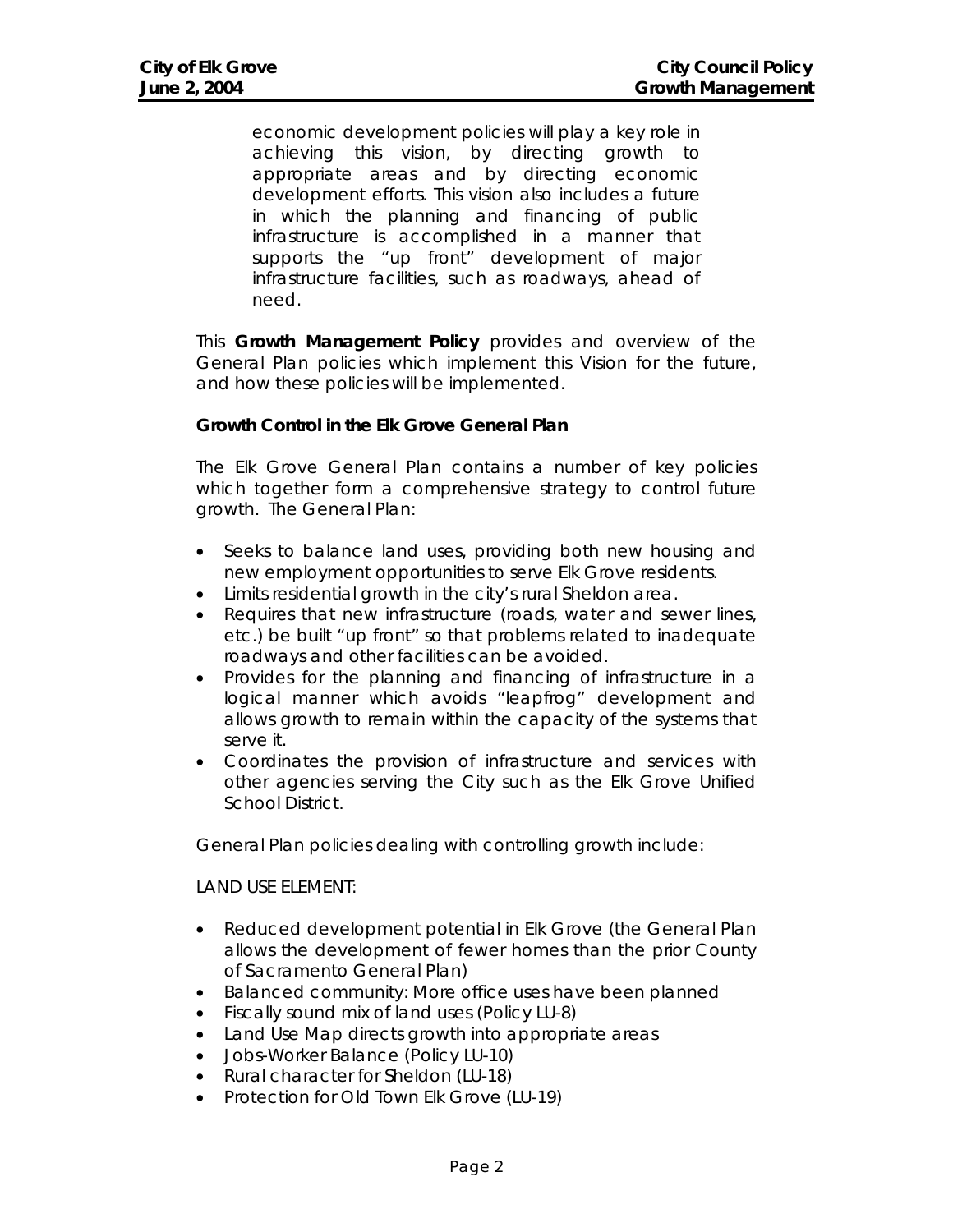• Mix of housing types for all income levels, including low- and high-income families

#### *CIRCULATION ELEMENT:*

- Coordinated planning for all types of travel: car, transit, bicycle, pedestrian (CI-1)
- Level of Service "D" for less congestion on city roadways (CI-13)
- Requiring construction of full-width roadways to eliminate "zipper streets" (CI-16)
- Light rail to employment and retail centers (CI-9)

## *CONSERVATION/AIR QUALITY ELEMENT:*

- Protection for sensitive habitat (CAQ-9 and -10)
- Retaining natural stream corridors
- Energy conservation (CAQ-27)
- Carpooling (CAQ-28)

# *ECONOMIC DEVELOPMENT ELEMENT:*

- Balanced mix of land uses (ED-1)
- Full use of vacant and underutilized parcels (ED-3)
- More jobs-creating uses (ED-7)

## *PARKS, TRAILS, OPEN SPACE ELEMENT:*

- More parkland per capita than in the past (PTO-2)
- Assured funding for park maintenance (PTO-3)
- Preservation of open space lands in and near Elk Grove (PTO-15)
- Regional Open Space (PTO-17)

## *PUBLIC FACILITIES/FINANCE ELEMENT:*

- Water supply and delivery in time to meet demand (PF-3)
- Sewer facilities in time to meet demand (PF-8)
- No sewer in Sheldon area (PF-10)
- Phase infrastructure (PF-19)
- Financing for major roadways (PF-20)
- New development pays its fair share for required infrastructure (PF-21)
- Phasing plans required in new growth areas (PF-22)
- Fee programs (PF-25)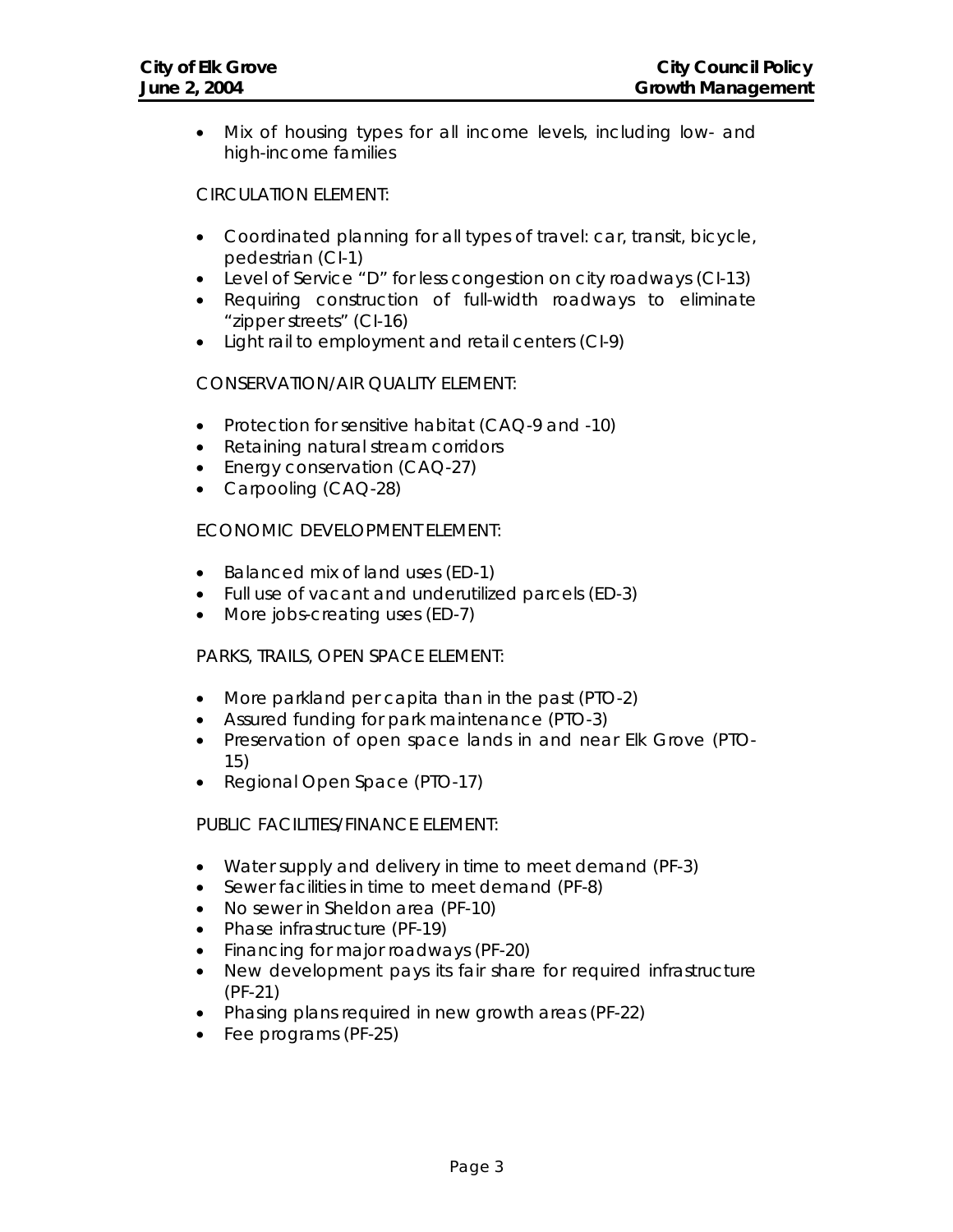# **Growth Control Implementation**

The growth control policies in the Elk Grove General Plan recognize that growth is caused by a wide variety of factors, ranging from the state of the economy to interest rates to the availability of infrastructure systems to serve new homes and businesses. The City also recognizes that most of these factors are beyond the control of the City; in response, the General Plan focuses its growth control efforts into those areas over which the City can exert control: primarily, the planning of land uses and the financing and construction of new roads and other infrastructure.

Growth control as it is typically applied addresses three factors:

- The **rate** of growth, which is generally "controlled" by placing a cap on the number of homes or businesses which can be built annually
- The location of growth, which includes the designation of planned land uses in the General Plan and which may also include the phasing of development (e.g., which areas will be allowed to build first, second, and so on).
- The timing of growth, which is essentially a combination of rate and location, and is typically tied to the construction of public infrastructure.

It is the growth control policy of the City of Elk Grove to regulate rate, location, and timing of growth as follows:

1. In the area of the city south of Elk Grove Boulevard and west of Hwy 99, the City shall require that all new development (with the exception of Lent Ranch Mall and the South Pointe Policy Area) shall occur within an approved Specific Plan. (Lent Ranch Mall was approved through a Special Planning Area. All future development within Lent Ranch will be required to prepare detailed District Development Plans and to provide detailed phasing and financing plans.) These Specific Plans shall address rate, location, and timing of growth, and shall include financing provisions which comply with and implement the City's General Plan policies regarding levels of service, provision of infrastructure ahead of need, maintenance of ongoing operations, etc. Each Specific Plan may contain policies and/or requirements as deemed necessary by the City to regulate the rate of development; this may include a numeric cap, a cap on percentage of growth from year to year, or any other method deemed appropriate.